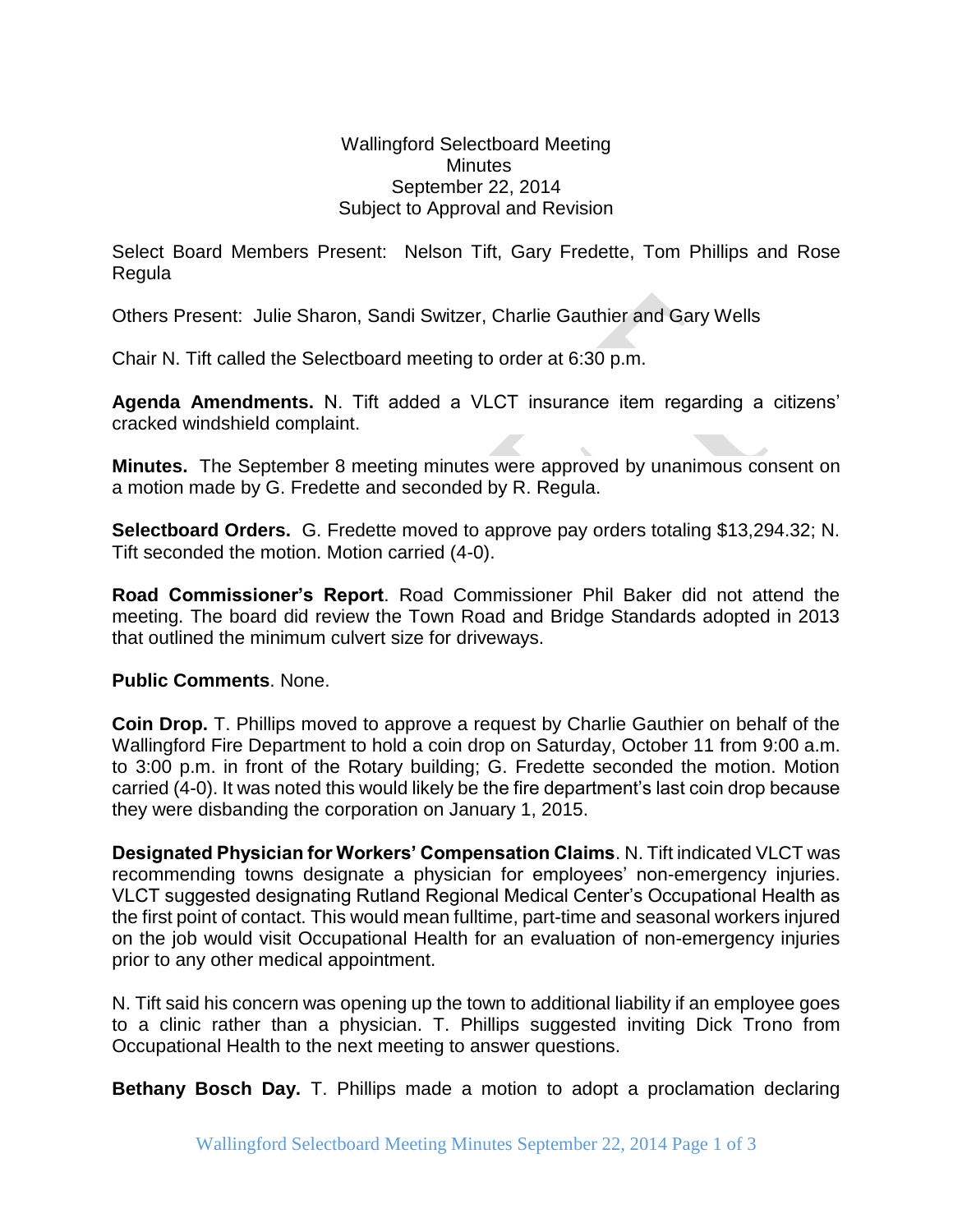October 3 as Bethany Bosch Day in the town of Wallingford in honor of her perseverance in swimming the English Channel; N. Tift seconded the motion. Motion carried (4-0). The proclamation is attached to the meeting minutes.

G. Fredette will deliver and read the proclamation to Ms. Bosch at the Wallingford Elementary School celebration on October 3.

**Dog Licensing Late Fees.** The board reviewed a survey of other Rutland County towns outlining dog registration fees and late charges. N. Tift noted state statutes allowed municipalities to add 50% late fees to dog registration costs.

Town Clerk and Treasurer Julie Sharon suggested simplifying Wallingford's fee schedule by charging \$10 for spayed/neutered dogs and \$14 for females and males that have not been spayed or neutered by April 1 of each year. She suggested charging late fees after April 1 of \$15 for spayed/neutered dogs and \$21 for females and males that have not been spayed or neutered.

N. Tift said the town should issue municipal tickets to residents who fail to register their dogs after a four-month grace period. He said the dog warden should issue the tickets and make any necessary court appearances. The board agreed by unanimous consent.

**Hartsboro Road.** The board reviewed Fuller Sand and Gravel's bid of \$73 a ton for 184 tons at a cost of \$13,432 for a paving project on Hartsboro Road. It was the only estimate received at Town Hall from the three contractors – Wilk, Pike and Fuller – requested to bid.

T. Phillips moved to accept Fuller's bid and authorized N. Tift to sign the contract; R. Regula seconded the motion. Motion carried (4-0).

N. Tift noted Town Administrator S. Switzer should make a note on the contract the project would require a 2.5-inch base #2 and a 1.5-inch top #3 as outlined in the bid request.

**Other Business/Announcements.** The board discussed the \$500 cost to repair the fence at the Transfer Station after a break-in and theft of redeemable bottles and copper from air conditioners. The board considered options for the collection of bottles, which benefits Wallingford Elementary School's Four Winds program. The board directed S. Switzer to contact a Four Winds representative and urge more frequent collection of bottles to reduce the incentive for break-ins.

The board authorized S. Switzer to order two Bus Stop Ahead signs as requested by Rutland South Supervisory Union for Route 140W.

No board members expressed interest in attending the Fall Selectboard Institute sponsored by VLCT or the State Government Municipal Day on November 13.

The board agreed with a VLCT recommendation on a claim to be filed regarding Robert